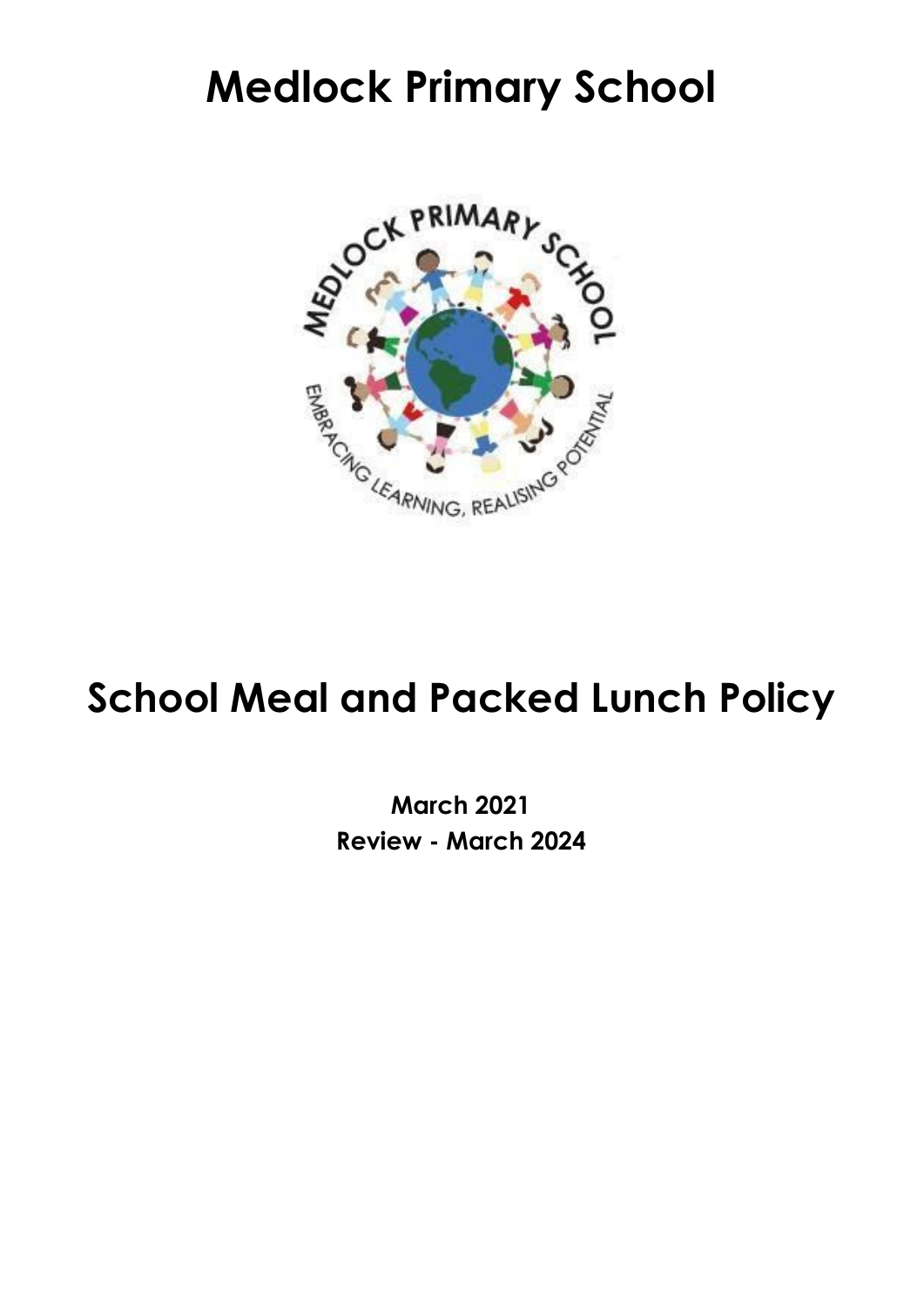At Medlock Primary School, we believe that good food is vital to children's health and academic achievement, as well as enhancing children's social learning experiences.

Many studies have shown that hunger affects concentration and that well-nourished children fare better at school. Equally, the comradery of sharing experiences whilst enjoying a meal can enhance children's ability to form positive and meaningful relationships. These principles underlie our School Food Policy.

The children at Medlock are encouraged to treat meal times as an integral part of the school day. It is a time to share news and experiences as well as to simply enjoy each other's company. Teachers, learning assistants and office staff are encouraged to join the children. They model appropriate behaviour, good manners and support all children to develop social skills.

#### Universal Free School Meals (UFSM)

Since September 2014, the Children and Families Bill places a legal duty on state-funded schools in England to offer a free school lunch to all pupils in Reception, Year One and Year Two through the introduction of the Government's Universal Infant Free School Meals (UIFSM) Policy.

#### Free School Meals (FSM)

Eligibility criteria for all groups entitled to Free School Meals (FSM) are listed below.

- **● Income Support**
- **● income-based Jobseeker's Allowance**
- **● income-related Employment and Support Allowance**
- **● support under Part VI of the Immigration and Asylum Act 1999**
- **● the guaranteed element of Pension Credit**
- **● Child Tax Credit (provided you're not also entitled to Working Tax Credit and have an annual gross income of no more than £16,190)**
- **● Working Tax Credit run-on - paid for 4 weeks after you stop qualifying for Working Tax Credit**
- **● Universal Credit - if you apply on or after 1 April 2018 your household income must be less than £7,400 a year (after tax and not including any benefits you get)**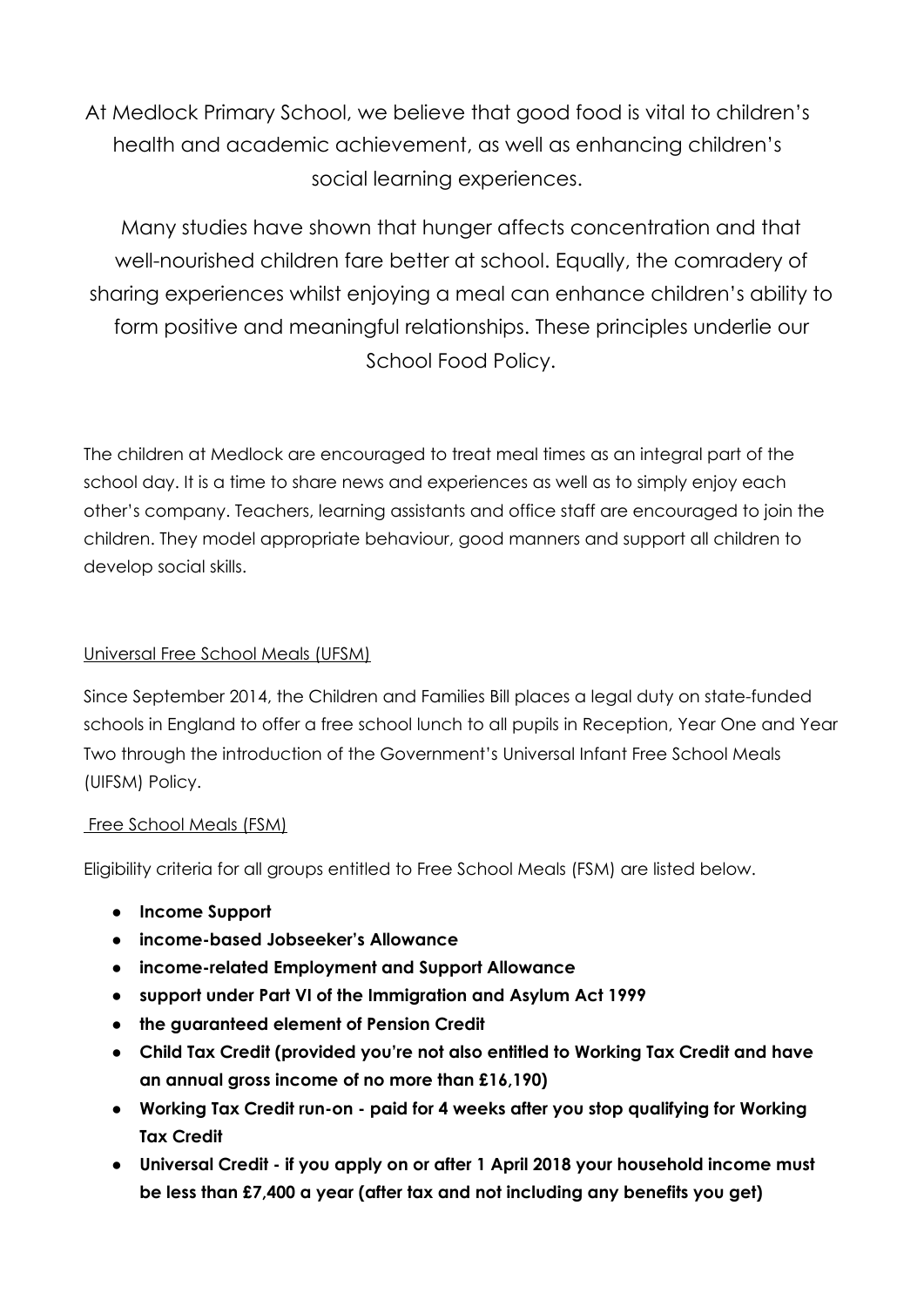Children who get paid these benefits directly, instead of through a parent or guardian, can also get free school meals.

Your child may also get free school meals if you get any of these benefits and your child is both:

- **● younger than the compulsory age for starting school**
- **● in full-time education**

Further information can be found via the link below.

**<https://www.gov.uk/apply-free-school-meals>**

We would encourage all eligible families to to apply.

#### **Hot Meals Menu**

At Medlock Primary School all pupils will routinely be offered up to 3 meal options daily. These will include chief's choice, baked potato sandwich or . A salad bar is freely available for all children to select additional food items to complement their meal with fruit, salad and bread. There is always fresh water and milk available. Desert options always include a yoghurt and fruit option. When children are out and about on school trips, a school packed lunch will be provided.

All menus are prepared in line with the legal requirements of the School Food Standards.

All food is cooked on the premises.

## **Catering for pupils with special dietary requirements**

Medlock Primary School caters for all dietary requirements that we are made aware of. We currently offer Halal options, a daily Vegetarian option and all of our food is 'nut free'.

Parents should inform the school of any special dietary requirements (including allergies) in order that we can provide a meal which meets their child's needs. All records of allergies and other dietary requirements are held by both the school office and the kitchen.

#### **Quality**

All our school meals are cooked daily in the school kitchen and are made in accordance with all statutory food standards and quality standards.

## **Reluctant Eaters**

No child will be forced to eat anything that they don't like although they will be encouraged to try foods which they may not have had experience of.

The amount of food children eat is monitored and liaison with parents (through their class teacher) ensures issues are picked up quickly. We actively encourage parents voicing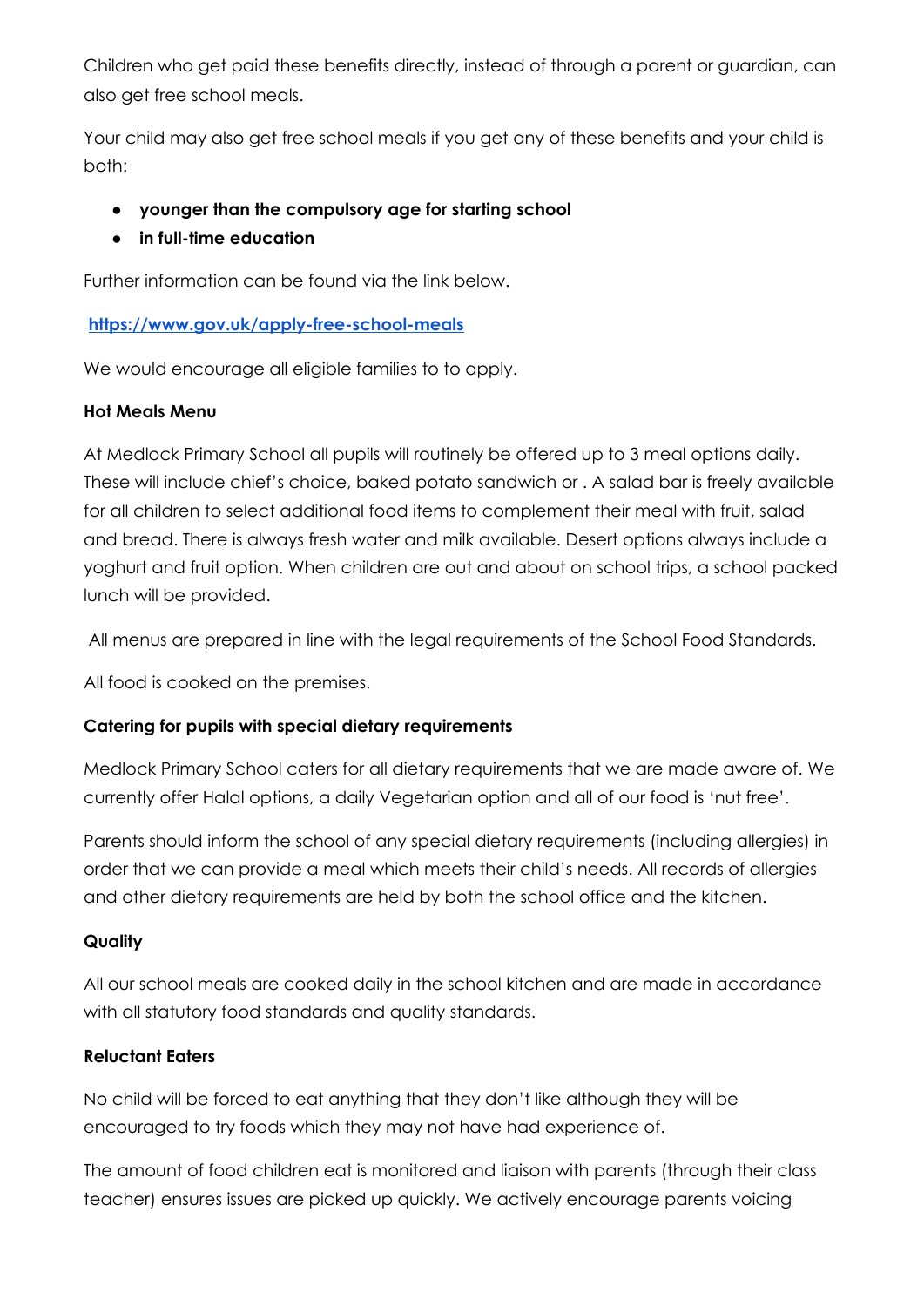concerns about their children's eating so collaborative support can counter any issues a child may have.

#### **The Dining Experience**

The Nursery children eat in the Foundation Unit's dining room and are supported by their teachers and Key workers.

Reception, Key Stage One and Key Stage Two children all eat in the main dining hall. Nursery children eat in a dedicated early years dining space.

The children having school meals are served at the counter and carry their meals to a table. Children who have a packed lunch collect the food from the appropriate trolley before sitting.

Politeness and manners are encouraged. It is the expectation that all interactions are calm, polite and appropriate to context. Pleases and thank yous are expected at all times and adults and older children model this for the younger children.

Once children have finished their meal, they clear their own tray at the waste disposal points provided. Packed lunch children throw away empty packets and rubbish. Uneaten food is packed into their lunch box to support parents monitoring their child's eating habits.

At Medlock Primary School, we firmly believe that the dining experience is crucial in developing good food habits and also contributes to a successful afternoon in the classroom. We are therefore constantly looking for ways to further improve the dining experience through feedback from parents and children.

#### **Curriculum**

We understand that providing a wholesome lunch for children is only half the battle. We also need to equip children with the skills they need to feed themselves and, to develop healthy eating habits. Therefore, cooking lessons are a part of our school curriculum, form part of our enrichment programme and opportunities to cross link cooking and food preparation into the wider curriculum are encouraged.

#### **Break Time Snacks and Refreshment**

All children are provided with a daily fruit or vegetable snack. No charge is made for this. Children are not allowed to bring break time snacks to school.

Milk is offered to all children up to the age of 5 years. Then, if parents wish, they can pay for their child to continue to have milk as part of their daily routine.

In Nursery and Reception classes, children are given the option of having milk with added fluoride. This is on a 'opt in' basis with parents giving consent for their child to receive fluoride enriched milk. If they don't opt in, non-enriched milk is provided.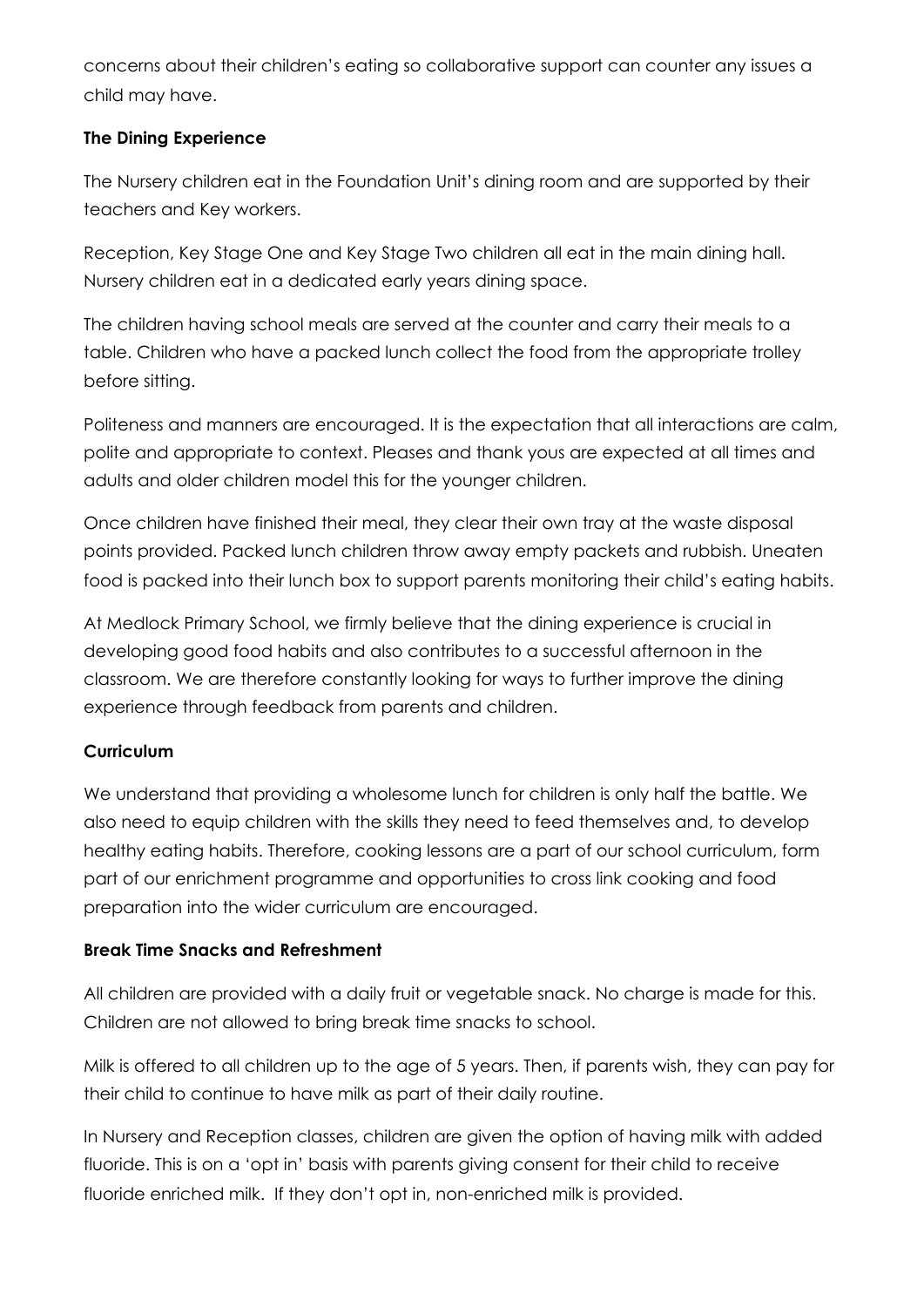Children are encouraged to drink water from the school water fountains during break times but they are also allowed to access water during learning as all classes have space for water bottles in each room. Water bottles are to be provided by parents. There are water fountains for children on each floor with plans for more water fountains to be installed. Juice or flavoured water is not permitted during the school day except as part of a child's packed lunch box.

#### **Packed Lunches**

Research undertaken by the 'School Food Plan' showed that many parents mistakenly imagine that a packed lunch is the healthiest option. The School Food Plan demonstrates that it is far easier to get the necessary nutrients into a cooked meal. The School Food Plan research also showed that only 1% of packed lunches meet the nutritional standards that currently apply to school food. Packed lunches are therefore strictly monitored so that they are in accordance with our 'Medlock Meals' School food policy.

All children have the option of bringing a packed lunch to school.

Children who bring a packed lunch to school are subject to the same support and expectations as those who opt to have a cooked meal (as outlined above in the 'Dining Experience' section).

To support families provide an appropriate and healthy packed lunch Medlock Primary School will;

- will provide facilities for pupils bringing in packed lunches and ensure that free, fresh drinking water is available;
- provide healthy lunches guidance at the beginning of academic year (appendix 1);
- monitor the content of school lunches and liaise with home (through the class teacher) to ensure the content of packed lunches follows the guidance provided.

To Monitor packed lunches staff use the following guidance based on the NHS document 'The Eatwell Plate'

www.food.gov.uk/healthiereating/eatwellplate/

#### **Packed lunches could INCLUDE:**

- **• Sandwiches with savoury filling**
- **• Cereal bars rather than cakes and biscuits.**
- **• Seeds, fruit, crackers and cheese, and vegetable or bread sticks**
- **• Roti (instead of parantha)**
- **• Curries (vegetable or chicken)**
- **• Boiled rice**

#### **Packed lunches should NOT INCLUDE:**

- **• Fast food**
- **• Sandwiches made with sweetbreads (E.g. brioche) or sweet fillings such as chocolate spread or jam**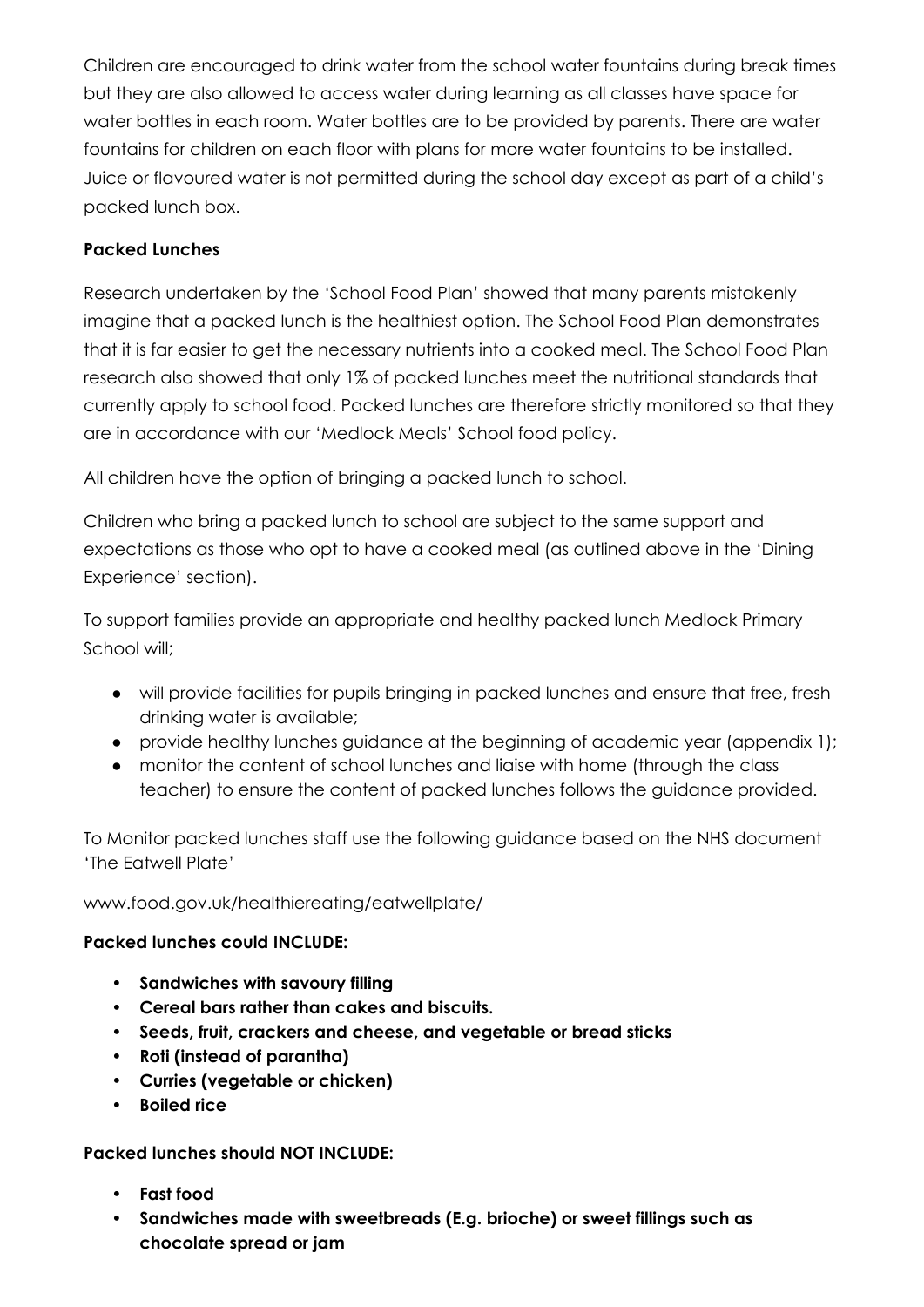#### **• More than one 'treat' (chocolate bar, biscuit or crisps)**

Where monitoring raises a concern, said concern is then passed to the parent by the class teacher. If appropriate, the guidance sheet will again be provided. If monitoring raises further concerns, school will endeavour to source appropriate support both internally through pastoral support and externally through the school nurse service to enable parents to provide a healthy packed lunch for their child. If these steps are not successful, parents or carers will be asked to come in for a consultation with the Head Teacher or Governors.

#### **Special diets**

The school also recognises that some pupils may have verified medical conditions requiring special diets that do not allow for the standards to be met exactly. In this case, parents are urged to discuss this with their class teacher and to be responsible in ensuring that packed lunches are as healthy as possible. Evidence may be requested to support dietary requirements.

All school staff, including teaching and catering staff, will be informed of this policy and will support its implementation.

Appendix 1 – Packed Lunch Guidance for Parents